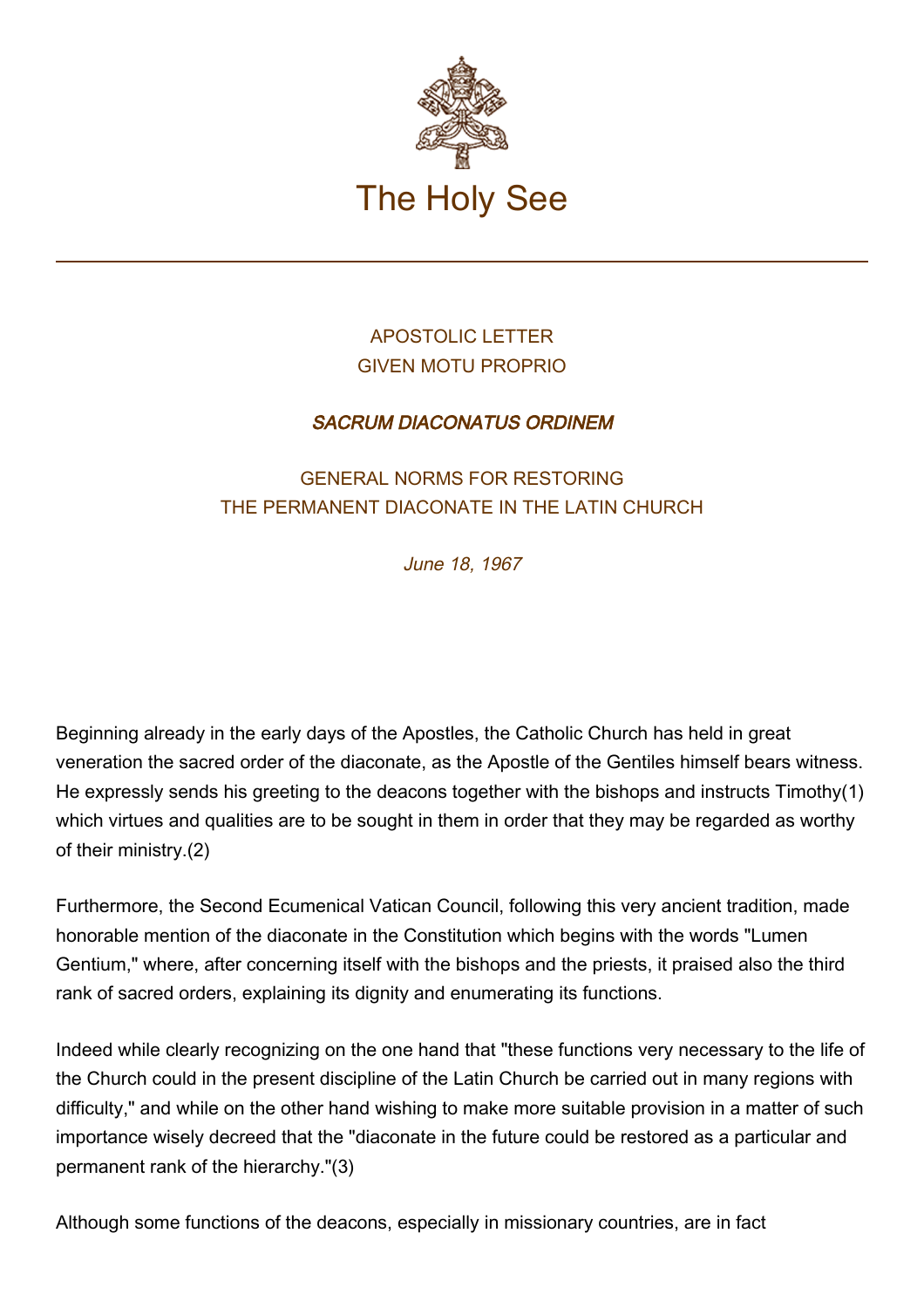accustomed to be entrusted to lay men it is nevertheless "beneficial that those who perform a truly diaconal ministry be strengthened by the imposition of hands, a tradition going back to the Apostles, and be more closely joined to the altar so that they may more effectively carry out their ministry through the sacramental grace of the diaconate."(4) Certainly in this way the special nature of this order will be shown most clearly. It is not to be considered as a mere step towards the priesthood, but it is so adorned with its own indelible character and its own special grace so that those who are called to it "can permanently serve the mysteries of Christ and the Church."(5)

Although the restoration of the permanent diaconate is not necessarily to be effected in the whole Latin Church since "it pertains to the competent territorial episcopal conferences, with the approval of the Supreme Pontiff, to decide whether and where it is timely that deacons of this kind be ordained for the care of souls,"(6) we therefore consider it not only proper but also necessary that specific and precise norms be given to adapt present discipline to the new precepts of the Ecumenical Council and to determine the proper conditions under which not only the ministry of the diaconate will be more advantageously regulated, but the training also of the candidates will be better suited to their different kinds of life, their common obligations and their sacred dignity.

Therefore, in the first place, all that is decreed in the Code of Canon Law about the rights and obligations of deacons, whether these rights and obligations be common to all clerics, or proper to deacons--all these, unless some other disposition has been made-- we confirm and declare to be in force also for those who will remain permanently in the diaconate. In regard to these we moreover decree the following.

#### I.

1. It is the task of the legitimate assemblies of bishops of episcopal conferences to discuss, with the consent of the Supreme Pontiff whether and where—in view of the good of the faithful—the diaconate is to be instituted as a proper and permanent rank of the hierarchy.

2. When asking the Apostolic See for approval, the reasons must be explained which favor the introduction of this new practice in a region as well as the circumstances which give well-founded hope of success. Likewise, the manner will have to be indicated in which the new discipline will be implemented, that is to say, whether it is a matter of conferring the diaconate on "suitable young men for whom the law of celibacy must remain intact, or on men of more mature age, even upon those living in the married state," or on both kinds of candidates.

3. Once the approval of the Holy See has been obtained, it is within the powers of each Ordinary, within the sphere of his own jurisdiction, to approve and ordain the candidates, unless special cases are concerned which exceed his faculties.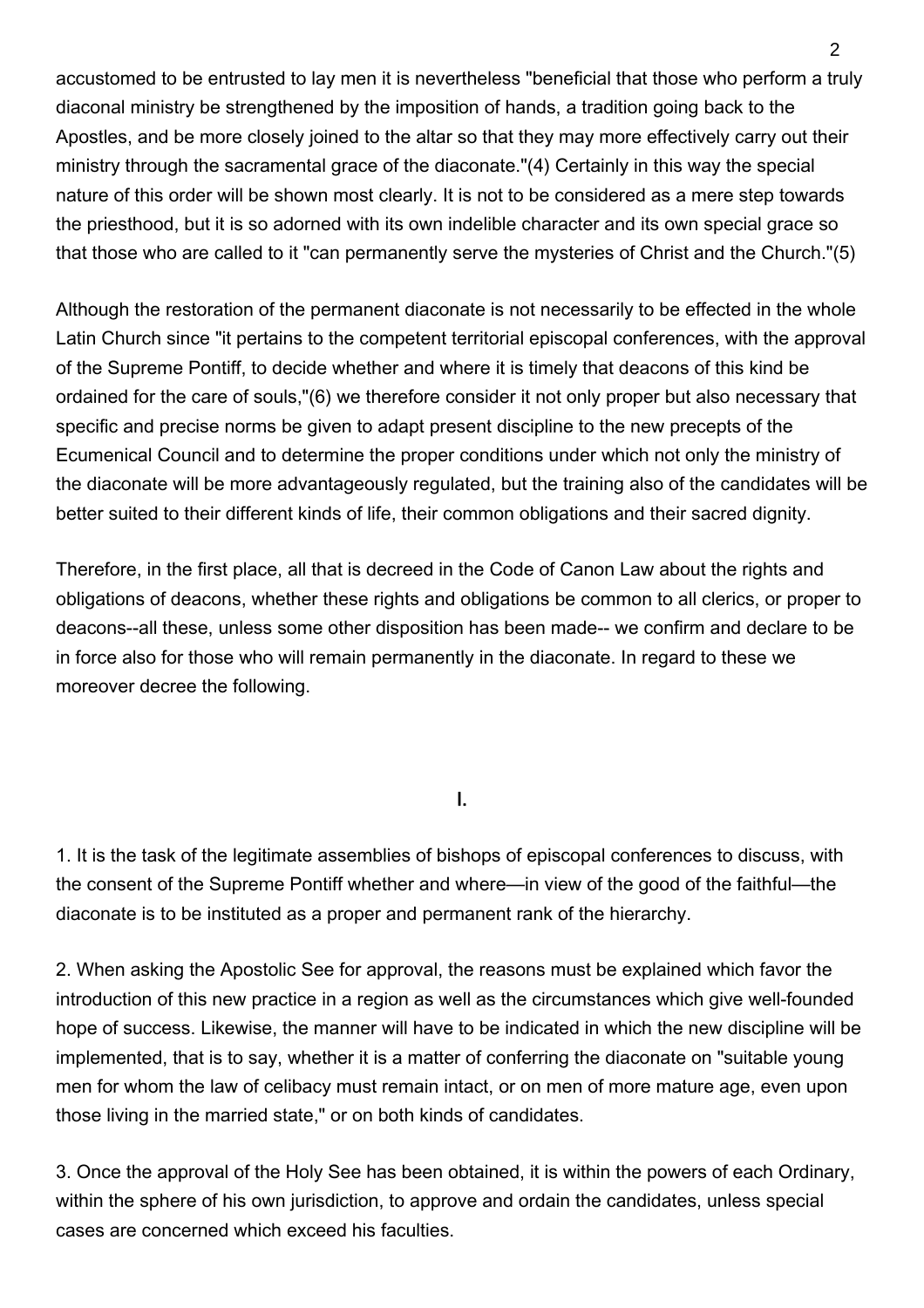Let the Ordinaries, in drawing up the report on the state of their diocese, also mention this restored discipline.

II.

4. By the law of the Church, confirmed by the Ecumenical Council itself, young men called to the diaconate are obliged to observe the law of celibacy.

5. The permanent diaconate may not be conferred before the completion of the 25th year. Nevertheless, an older age can be required by the episcopal conferences.

6. Let young men to be trained for the diaconal office be received in a special institute where they will be put to the test and will be educated to live a truly evangelical life and prepared to fulfill usefully their own specific functions.

7. For the foundation of this institute, let the bishops of the same country, or, if advantageous, of several countries according to the diversity of circumstances, join their efforts. Let them choose, for its guidance, particularly suitable superiors and let them establish most accurate norms regarding discipline and the ordering of studies, observing the following prescriptions.

8. Let only those young men be admitted to training for the diaconate who have shown a natural inclination of the spirit to service of the sacred hierarchy and of the Christian community and who have acquired a sufficiently good store of knowledge in keeping the custom of their people and country.

9. Specific training for the diaconate should be spread over a period of at least three years. The series of subjects, however, should be arranged in such a way that the candidates are orderly and gradually led to carrying out the various functions of the diaconate skillfully and beneficially. Moreover, the whole plan of studies can be so arranged that in the last year special training be given for the various functions which deacons especially will carry out.

10. To this moreover should be added practice and training in teaching the elements of the Christian religion to children and other faithful, in familiarizing the people with sacred chant and in directing it, in reading the sacred books of Scripture at gatherings of the faithful, in addressing and exhorting the people, in administering the sacraments which pertain to them, in visiting the sick, and in general in fulfilling the ministries which can be entrusted to them.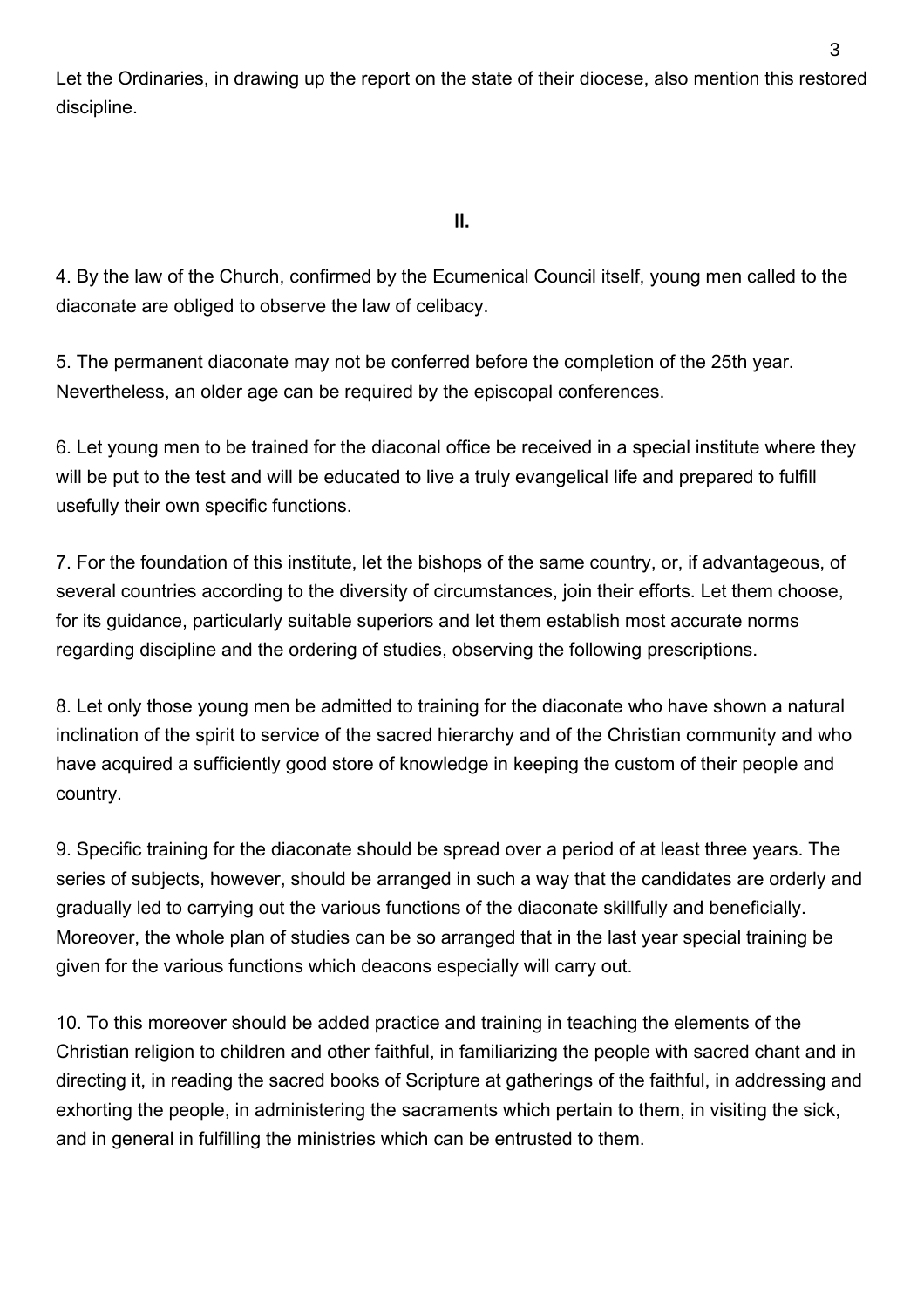11. Older men, whether single or married, can be called to the diaconate. The latter, however, are not to be admitted unless there is certainty not only about the wife's consent, but also about her blameless Christian life and those qualities which will neither impede nor bring dishonor on the husband's ministry.

12. The older age in this case is reached at the completion of the thirty-fifth year. Nevertheless, the age requirement is to be understood in this sense, namely, that no one can be called to the diaconate unless he has gained the high regard of the clergy and the faithful by a long example of truly Christian life, by his unexceptionable conduct, and by his ready disposition to be of service.

13. In the case of married men care must be taken that only those are promoted to the diaconate who while living many years in matrimony have shown that they are ruling well their own household and who have a wife and children leading a truly Christian life and noted for their good reputation.(7)

14. It is to be desired that such deacons be possessed of no small learning about which we have spoken in numbers 8, 9, 10 above, or that they at least be endowed with that knowledge which in the judgment of the episcopal conference is necessary for them to carry out their specific functions. Consequently they are to be admitted for a time in a special school where they are to learn all that is necessary for worthily fulfilling the diaconal ministry.

15. Should this be impossible, let the candidate be entrusted for his education to an outstanding priest who will direct him, and instruct him and be able to testify to his prudence and maturity. Care must always and emphatically be taken that only suitable and skilled men may be admitted to the sacred order.

16. Once they have received the order of deacon, even those who have been promoted at a more mature age, can not contract marriage by virtue of the traditional discipline of the Church.

17. Let care be taken that the deacons do not exercise an art or a profession which in the judgment of the local Ordinary is unfitting or impedes the fruitful exercise of the sacred office.

IV.

18. Any deacon who is not a professed member of a religious family must be duly enrolled in a diocese.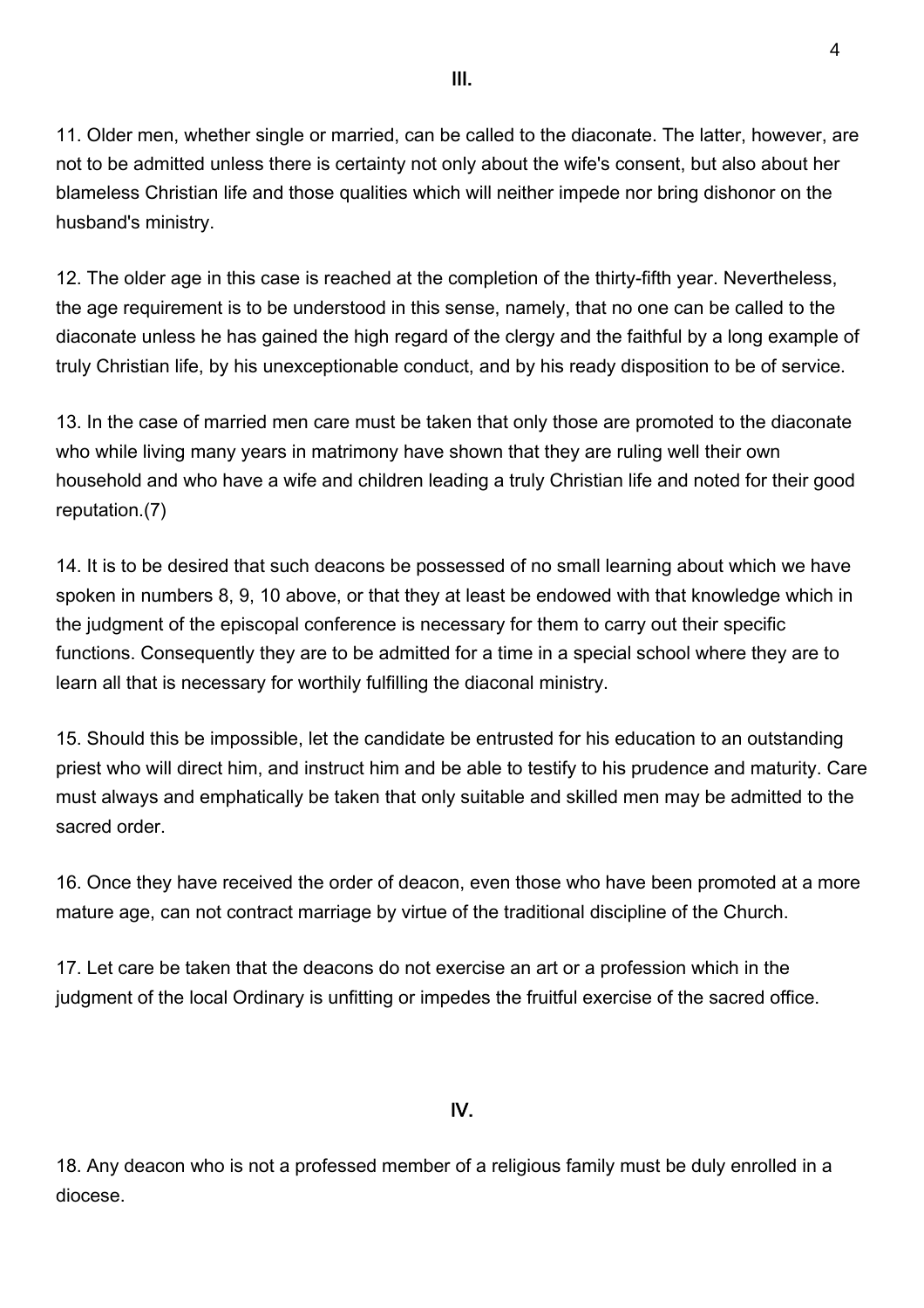19. The norms in force with regard to caring for the fitting sustenance of priests and guaranteeing their social security are to be observed also in favor of the permanent deacons, taking into consideration also the family of married deacons and keeping article 21 of this letter in mind.

20. It is the function of the episcopal conference to issue definite norms on the proper sustenance of the deacon and his family if he is married in keeping with the various circumstances of place and time.

### V.

21. According to the above-mentioned Constitution of the Second Vatican Council it pertains to the deacon, to the extent that he has been authorized by the local Ordinary, to attend such functions:

1) To assist the bishop and the priest during liturgical actions in all things which the rituals of the different orders assign to him;

2) To administer baptism solemnly and to supply the ceremonies which may have been omitted when conferring it on children or adults;

3) To reserve the Eucharist and to distribute it to himself and to others, to bring it as a Viaticum to the dying and to impart to the people benediction with the Blessed Sacrament with the sacred ciborium;

4) In the absence of a priest, to assist at and to bless marriages in the name of the Church by delegation from the bishop or pastor, observing the rest of the requirements which are in the Code of Canon Law(8), with Canon 1098 remaining firm and where what is said in regard to the priest is also to be understood in regard to the deacon;

5) To administer sacramentals and to officiate at funeral and burial services;

6) To read the sacred books of Scripture to the faithful and to instruct and exhort the people;

7) To preside at the worship and prayers of the people when a priest is not present;

8) To direct the liturgy of the word, particularly in the absence of a priest;

9) To carry out, in the name of the hierarchy, the duties of charity and of administration as well as works of social assistance;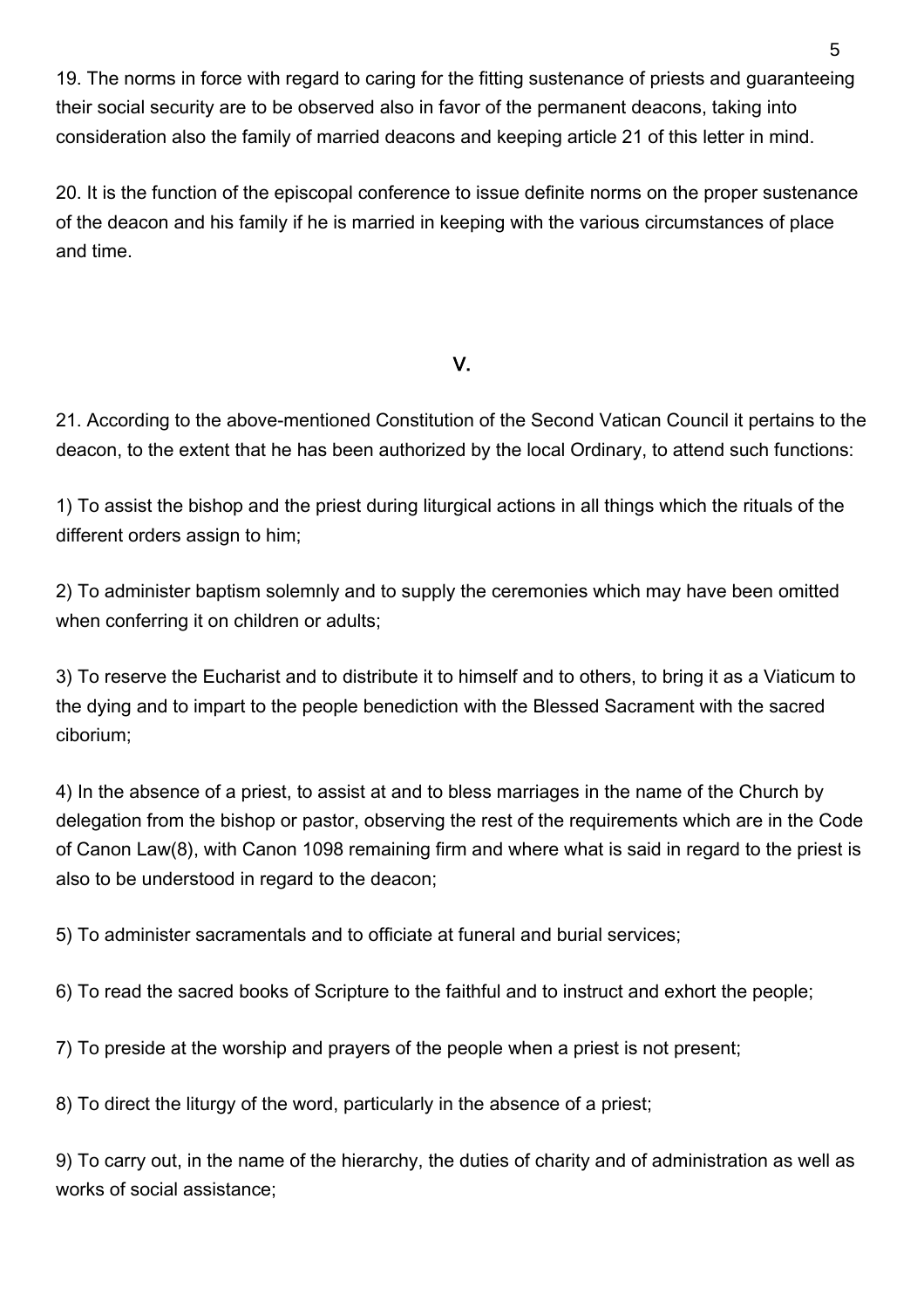10) To guide legitimately, in the name of the parish priest and of the bishop, remote Christian communities;

11) To promote and sustain the apostolic activities of laymen.

23. All these functions must be carried out in perfect communion with the bishop and with his presbytery, that is to say, under the authority of the bishop and of the priest who are in charge of the care of souls in that place.

24. Deacons, as much as possible, should have their part in pastoral councils.

### VI.

25. Let the deacons, as those who serve the mysteries of Christ and of the Church, abstain from all vice and endeavor to be always pleasing to God, "ready for every good work"(9) for the salvation of men. By reason, therefore, of the order received they must surpass by far all the others in the practice of liturgical life, in the love for prayer, in the divine service, in obedience, in charity, in chastity.

26. It will be the task of the episcopal conference to establish more efficacious norms to nourish the spiritual life of the deacons, both celibate and married. Let the local Ordinaries, however, see to it that all the deacons:

1) devote themselves assiduously to reading and meditating on the word of God;

2) frequently, and if possible every day, participate actively in the sacrifice of the Mass, receive the sacrament of the Most Holy Eucharist and devoutly visit the Sacrament;

3) purify their souls frequently with the sacrament of Penance and, for the purpose of receiving it worthily, examine their conscience each day;

4) venerate and love the Virgin Mary, the Mother of God with fervent devotion.

27. It is a supremely fitting thing that permanent deacons recite every day at least part of the Divine Office, to be determined by the episcopal conference.

28. Diocesan deacons must, at least every third year, attend spiritual exercises in a religious house or pious institution designated by the Ordinary.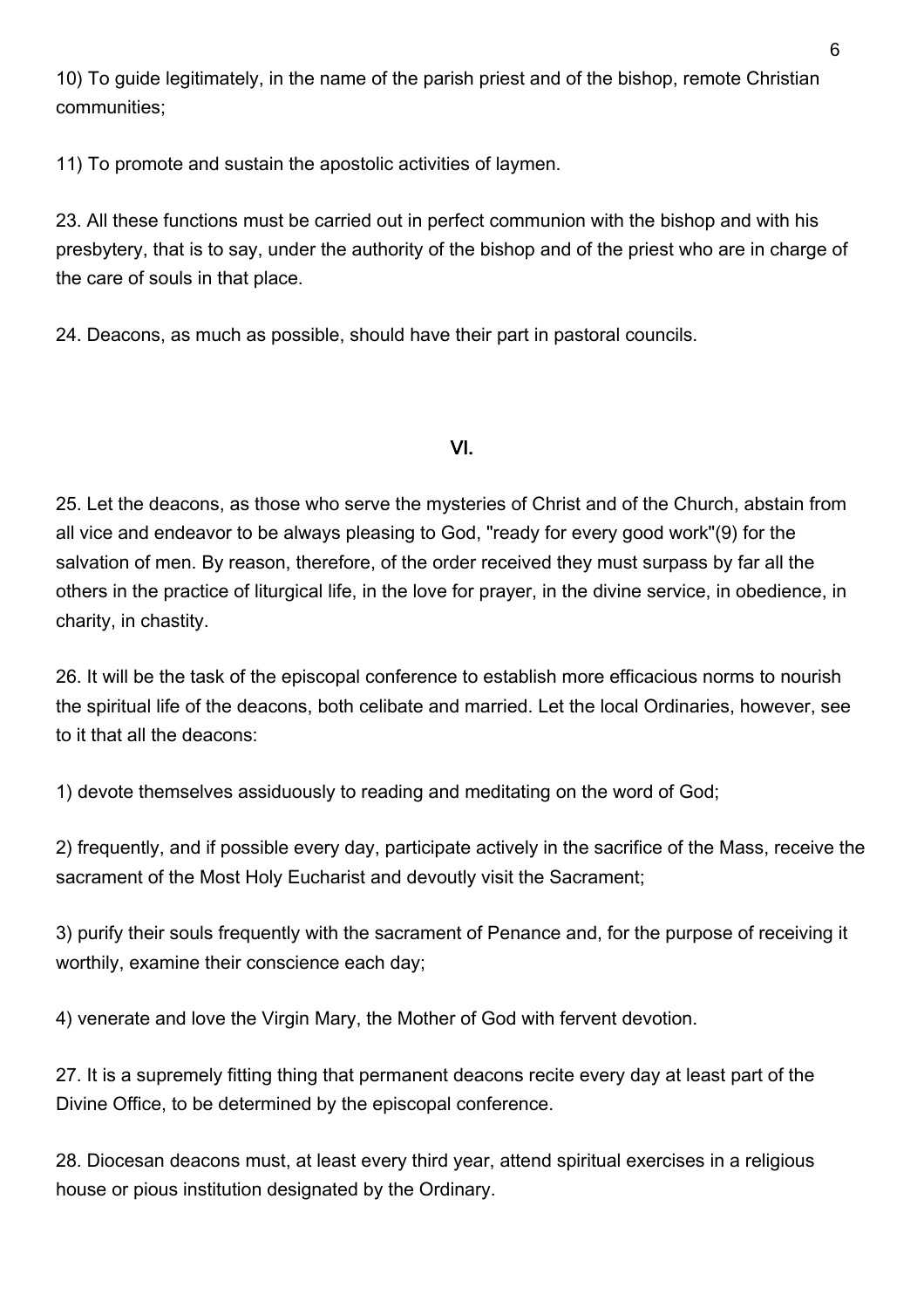29. Deacons are not to neglect studies, particularly the sacred ones; let them read assiduously the sacred books of the Scripture; let them devote themselves to ecclesiastical studies in such a way that they can correctly explain Catholic teaching to the rest and become daily more capable of instructing and strengthening the minds of the faithful.

7

For this purpose, let the deacons be called to meetings to be held at specified times at which problems regarding their life and the sacred ministry are treated.

30. Because of the special character of the ministry entrusted to them they are bound to show reverence and obedience to the bishop; the bishops, however, should in the Lord highly esteem these ministers of the people of God and love them with the love of a father. If for a just cause a deacon lives for a time outside his own diocese he should willingly submit to the supervision and authority of the local Ordinary in those matters which pertain to the duties and functions of the diaconal state.

31. In the matter of wearing apparel the local custom will have to be observed according to the norms set down by the episcopal conference.

#### VII.

32. The institution of the permanent diaconate among the Religious is a right reserved to the Holy See, which is exclusively competent to examine and approve the recommendations of the general chapters in the matter.

33. Let the Religious deacons exercise the diaconal ministry under the authority of the bishop and of their own superiors, according to the norms in force for Religious priests; they are also bound by the laws to which the members of the same Religious family are obliged.

34. A Religious deacon who lives either permanently or for a specified time in a region which lacks a permanent diaconate may not exercise diaconal functions except with the consent of the local Ordinary.

35. The provisions in nos. 32-34 regarding the Religious must be regarded as applying likewise to members of other institutes who profess the evangelical counsels.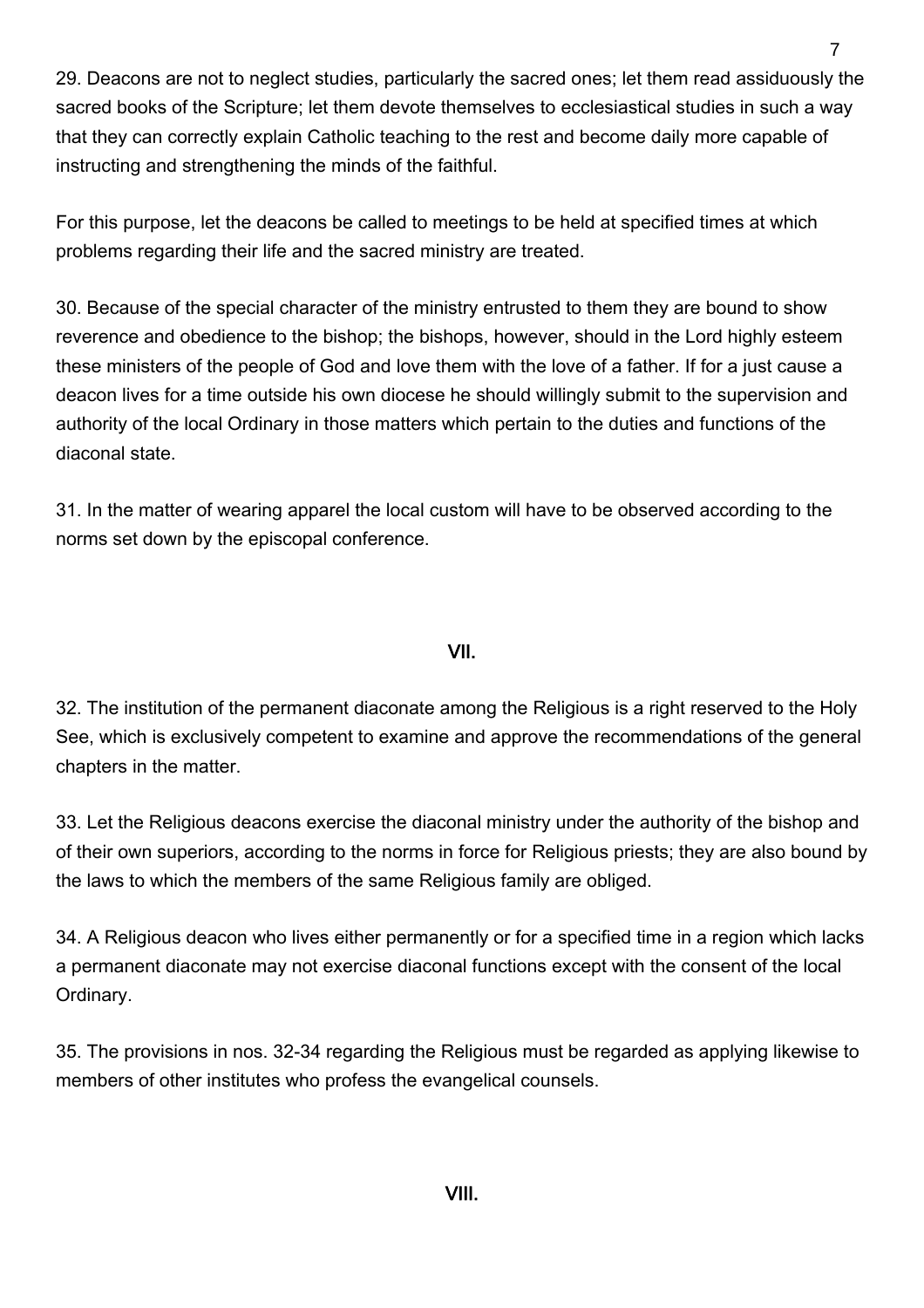36. Finally as regards the rite to be followed in conferring the sacred order of the diaconate and those orders which precede the diaconate, let the present discipline be observed until it is revised by the Holy See.

Finally, after issuing these norms the desire springs spontaneously from our heart that deacons in performing their arduous functions in the modern world follow the examples which we propose for their imitation; the example of St. Stephen the protomartyr, who as St. Irenaeus says "was the first chosen for diaconal service by the Apostles,"(11) and of St. Lawrence of Rome "who was illustrious not only in the administration of the sacraments but also in the stewardship of the possessions of the Church."(12)

We order, then, that what has been established by us in this letter, given "motu proprio," be firm and valid, all things to the contrary notwithstanding.

Given at Rome, at St. Peter's on the feast of St. Ephrem the Syrian, June 18, 1967, in the fourth year of our pontificate.

### POPE PAUL VI

#### **NOTES**

1. Cf. Phil. 1:1.

2. Cf. 1 Tim. 3:8-13.

- 3. Cf. A.A.S. 57 (1965) p. 36 n. 29.
- 4. Cf. Second Vatican Council, Decree: Ad gentes, n. 16; A.A.S. 58 (1966) p. 967.

5. Cf. A.A.S. 57 (1965) p. 46.

6. Ibid. p. 36

- 7. Cf. 1 Tim. 3:10-12.
- 8. Cf. canons 1095 n. 2. and 1096.

9. Cf. 2 Tim 2:21.

10. Canon Law of the Eastern Church, Concerning Persons, canon 87, A.A.S. 49 (1957) p. 462.